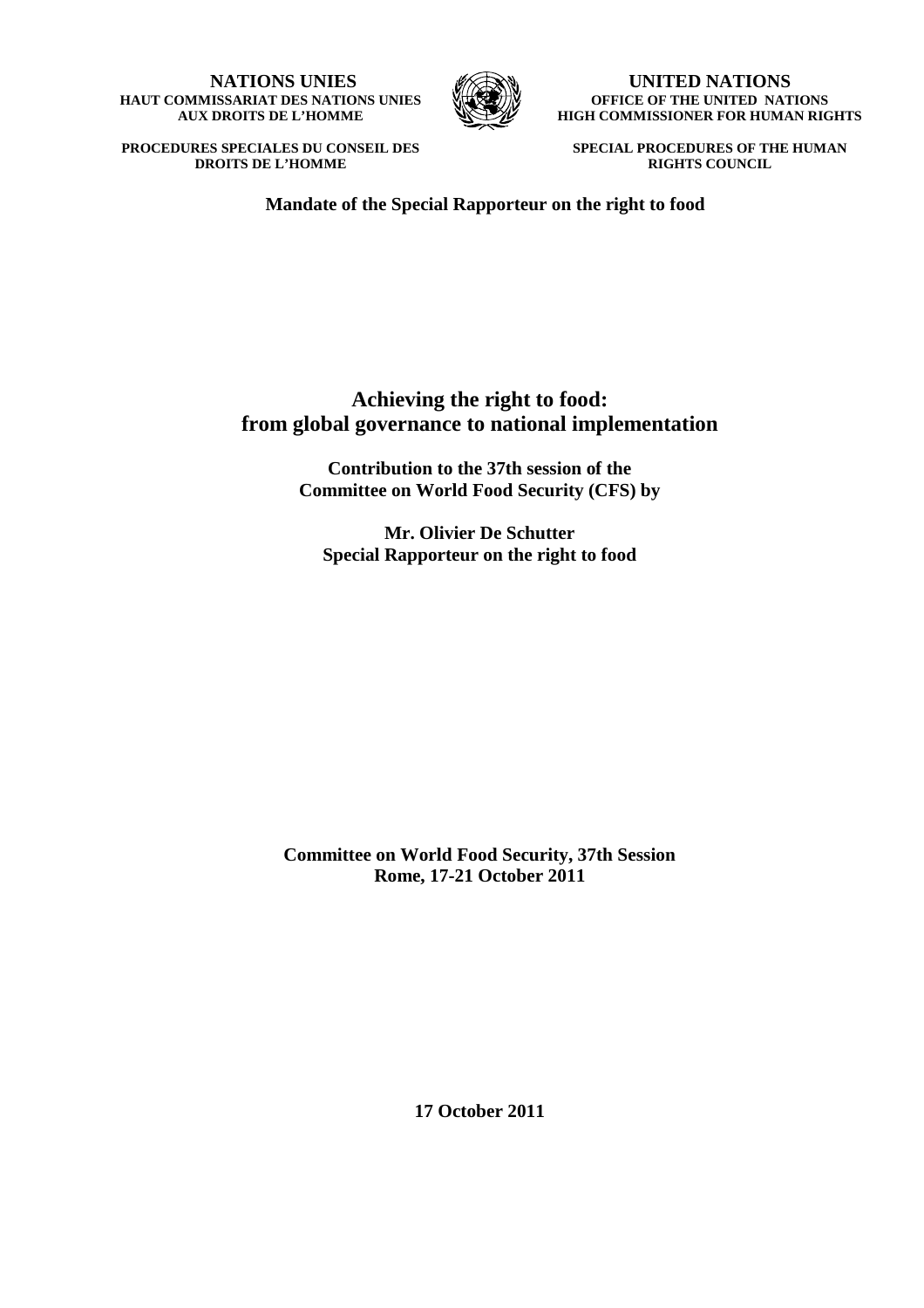Amartya Sen once remarked in his characteristically economical prose, that "the law stands between food availability and food entitlement".<sup>1</sup> What he meant is that unless we take seriously our duties towards the most vulnerable, and the essential role of legal entitlements in ensuring that the poor have either the resources required to produce enough food for themselves or a purchasing power sufficient to procure food from the market, our efforts at increasing production shall change little to their situation. For they are hungry not because there is too little food: they are hungry because they are marginalized economically, and powerless politically. This was the key lesson from the 1996 World Food Summit. And this is what shaped the identity of the Committee on World Food Security.

Over the past few years, significant progress has been made in the implementation of the human right to adequate food,<sup>2</sup> the result of the co-construction of issues by civil society, social movements, and governments. Governments now understand that hunger is not simply a problem of supply and demand, but primarily a problem of a lack of access to productive resources such as land and water, of unscrupulous employers and traders, of an increasingly concentrated input providers sector, and of insufficient safety nets to support the poor. They understand that while attention has been focused on addressing the mismatch between supply and demand on the international markets -- as if global hunger were the result of physical scarcity at the aggregate level --, they should now pay greater attention both to the imbalances of power in the food systems and to the failure to support the ability of small-scale farmers to feed themselves, their families, and their communities. They understand the importance of more equity in the food chains, of empowerment, and of accountability: they understand that the right to food can constitute a tool to improve the effectiveness of policies that seek to combat hunger and malnutrition.

In June of this year, in close cooperation with the Right to Food Unit of the FAO, I invited around 50 experts from the Latin American and Caribbean region in Bogotá, Colombia, for an expert meeting on the implementation of the right to food in that region. In April of next year, I shall have a similar expert meeting to assess progress and exchange best practices in Eastern and Southern Africa. In closing this first review of global and regional developments on the implementation of the right to food presented to the CFS, I would like to illustrate the importance of the right to food in combating hunger and malnutrition by focusing on these regions.

#### **I. Constitutional protection of the right to food**

 $\overline{a}$ 

A growing number of States, 24 worldwide according to a recent survey, now explicitly protect the right to food in their constitutions.<sup>3</sup> South Africa has led this movement, with the inclusion of the right to food in Article 27 of the post-apartheid Constitution. But other countries are now moving in this direction. The new Constitution of Kenya, approved by a popular referendum in 2010, states that "(1) Every person has the right … (c) to be free from hunger, and to have adequate food of acceptable quality"; and like in South Africa, the Constitution imposes on the State a duty to respect, protect, promote and fulfil that right.

Also last year, Brazil incorporated the right to food into Article 6 of the Federal Constitution and in October 2011, the constitutional reform process was completed in Mexico, inserting the right to food

<sup>&</sup>lt;sup>1</sup> Amartya K. Sen, *Poverty and Famines. An Essay on Entitlements and Deprivation*, Clarendon Press, Oxford, 1981, p. 166. <sup>2</sup> The right to adequate food is recognized under Article 25 of the Universal Declaration of Human Rights (G.A. Res.  $217 \text{ A}$ (III), U.N. Doc. A/810, at 71 (1948)), and under Article 11 of the International Covenant on Economic, Social and Cultural Rights (adopted on 16 December 1966, G.A. Res. 2200(XXII), U.N. GAOR, 21st sess., Supp. No. 16, U.S. Doc. A/6316 (1966), 993 UNTS 3), as interpreted by the Committee on Economic, Social and Cultural Rights (General Comment No. 12: The right to adequate food (1999), UN doc. E/C.12/1999/5). These prescriptions are complemented by the *Voluntary Guidelines to Support the Progressive Realization of the Right to Adequate Food in the Context of National Food Security* adopted by the Member States of the FAO General Council in November 2004, which are a set of recommendations addressed to States for the implementation of the human right to adequate food.

<sup>&</sup>lt;sup>3</sup> Constitutional and Legal Protection of the Right to Food Around the World (by Lidija Knuth and Margret Vidar), FAO Right to Food Unit, Rome, 2011, p. 13. Nine countries recognize the right to food as a self-standing right recognized to all. Ten other countries stipulate the right to food for a specific category of the population only, such as children or prisoners. Five countries have constitutional provisions that stipulate the right to food explicitly as being part of another human right.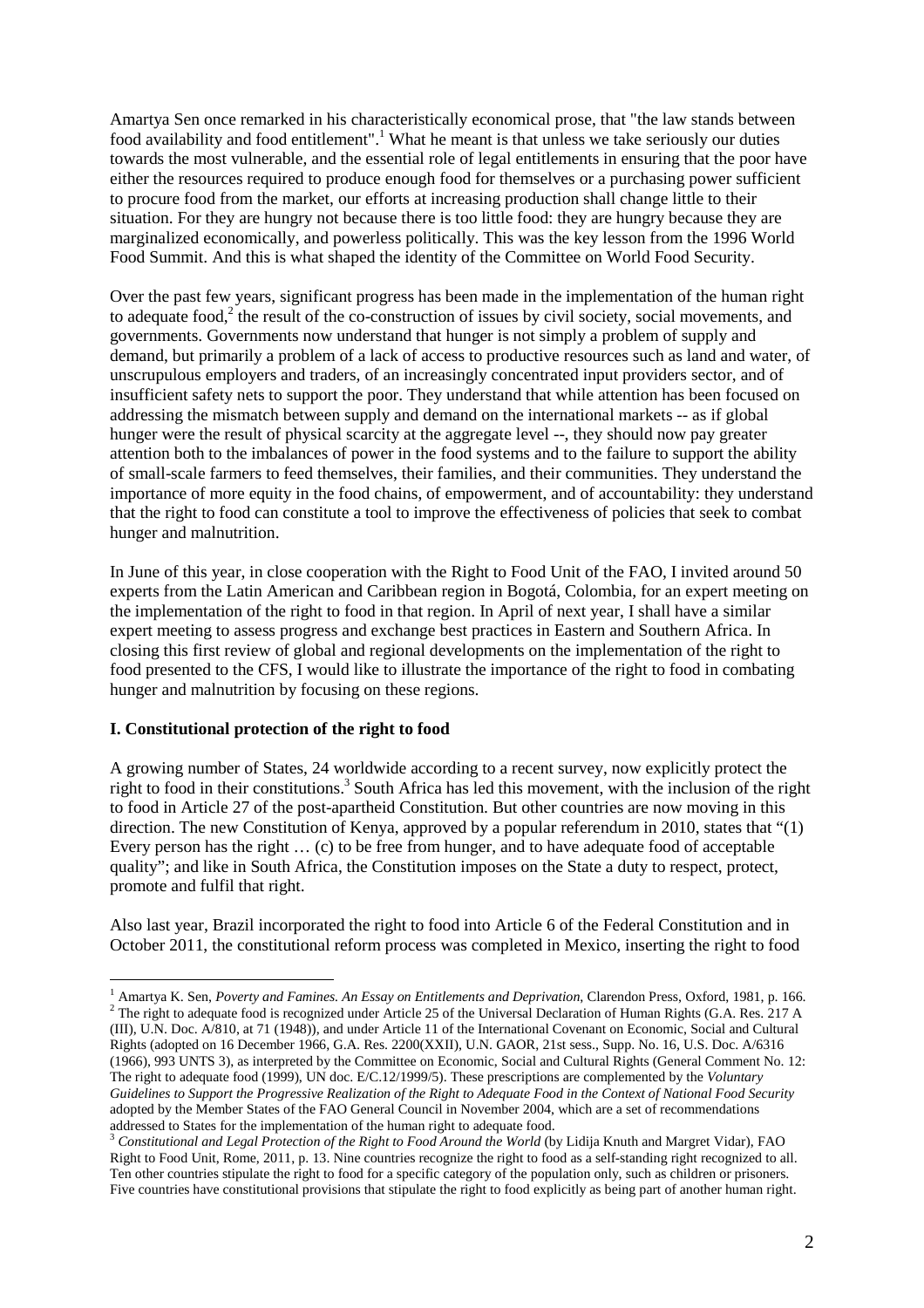in the Constitution by amending Articles 4 and 27. Other countries whose constitutions explicitly guarantee the right to food include Bolivia (art. 16), Ecuador (art. 13), Guatemala (art. 99), Guyana (art. 40), Haiti (art. 22) and Nicaragua (art. 63) in Latin America and the Caribbean, while in Asia, the Interim Constitution of Nepal recognizes an individual right to food sovereignty (art 18.3). A range of countries in all regions protect the right to food of specific categories of persons, such as children, or they ensure a protection of the right to food through other constitutional provisions, such as those related to the right to health or the right to life. In some countries such as Argentina and Costa Rica, the right to food is given constitutional rank by the International Covenant on Economic, Social and Cultural Rights being directly integrated in the domestic legal order, thus empowering courts to give effect to Article 11 of the Covenant.

#### **II. Framework laws and national strategies for the realization of the right to food**

But the constitutional protection of the right to food in only one component of a comprehensive approach towards guaranteeing the entitlements of individuals in order to ensure that they have access to adequate food, sufficient to meet their dietary needs. Therefore, three years after the 1996 WFS, and following its request to clarify the normative requirements of the right to food, the experts of the Committee on Economic, Social and Cultural Rights have insisted on the need for States to work towards 'the adoption of a national strategy to ensure food and nutrition security for all, based on human rights principles that define the objectives, and the formulation of policies and corresponding benchmarks'.<sup>4</sup> Such a national strategy should comprise the establishment of appropriate institutional mechanisms, particularly in order to: (i) identify, at the earliest stage possible, emerging threats to the right to adequate food, by adequate monitoring systems; (ii) improve coordination between the different relevant ministries and between the national and sub-national levels of government; (iii) improve accountability, with a clear allocation of responsibilities, and the setting of precise timeframes for the realization of the dimensions of the right to food which require progressive implementation; and (iv) ensure the adequate participation, particularly, of the most food-insecure segments of the population. As part of such a national strategy, States should adopt a framework legislation ensuring that the right to food is justiciable before national courts or that other forms of redress are available, so that in situations such as the current one when the prices of food undergo a sudden increase, the other branches of government will not be allowed to remain passive.

#### **1. Framework laws**

In recent years, we have seen significant progress in this regard. Framework laws grounded in the right to food have been adopted in rapid succession in Argentina in 2003 (Law creating the National Nutrition and Food Program (17 January 2003)), in Guatemala in 2005 (National Nutrition and Food Security System Law (6 April 2005)), in Ecuador and in Brazil in 2006 (Nutrition and Food Security Law (27 April 2006), and Law creating the National Nutrition and Food Security System (15 September 2006), respectively), and in Venezuela in 2008 (Nutrition and Food Security Law *(Ley Orgánica de Seguridad y Soberanía Agroalimentaria*, 31 July 2008)). In ten other countries in the Latin American and Carribean region, similar laws are currently proposed for adoption by the respective parliaments.<sup>5</sup> This remarkable growth of framework laws on the right to food in this region has been favored by the dedication and commitment of parliamentarians, many of whom are connected through the *Frente Parlementario contra el Hambre*, a network in which best practices are exchanged between national parliaments to encourage the drafting and adoption of legislation that improves the protection of the right to food. $<sup>6</sup>$ </sup>

 $\overline{a}$ 

<sup>4</sup> General Comment No. 12, para. 21.

<sup>5</sup> The countries concerned are Costa Rica, Dominican Republic, Haiti, Honduras, Mexico, Nicaragua, Panama, Paraguay, Peru, and Bolivia.

<sup>&</sup>lt;sup>6</sup> See the national reports by the Sin Hambre Initiative on the right to food: http://www.rlc.fao.org/iniciativa/infda.htm.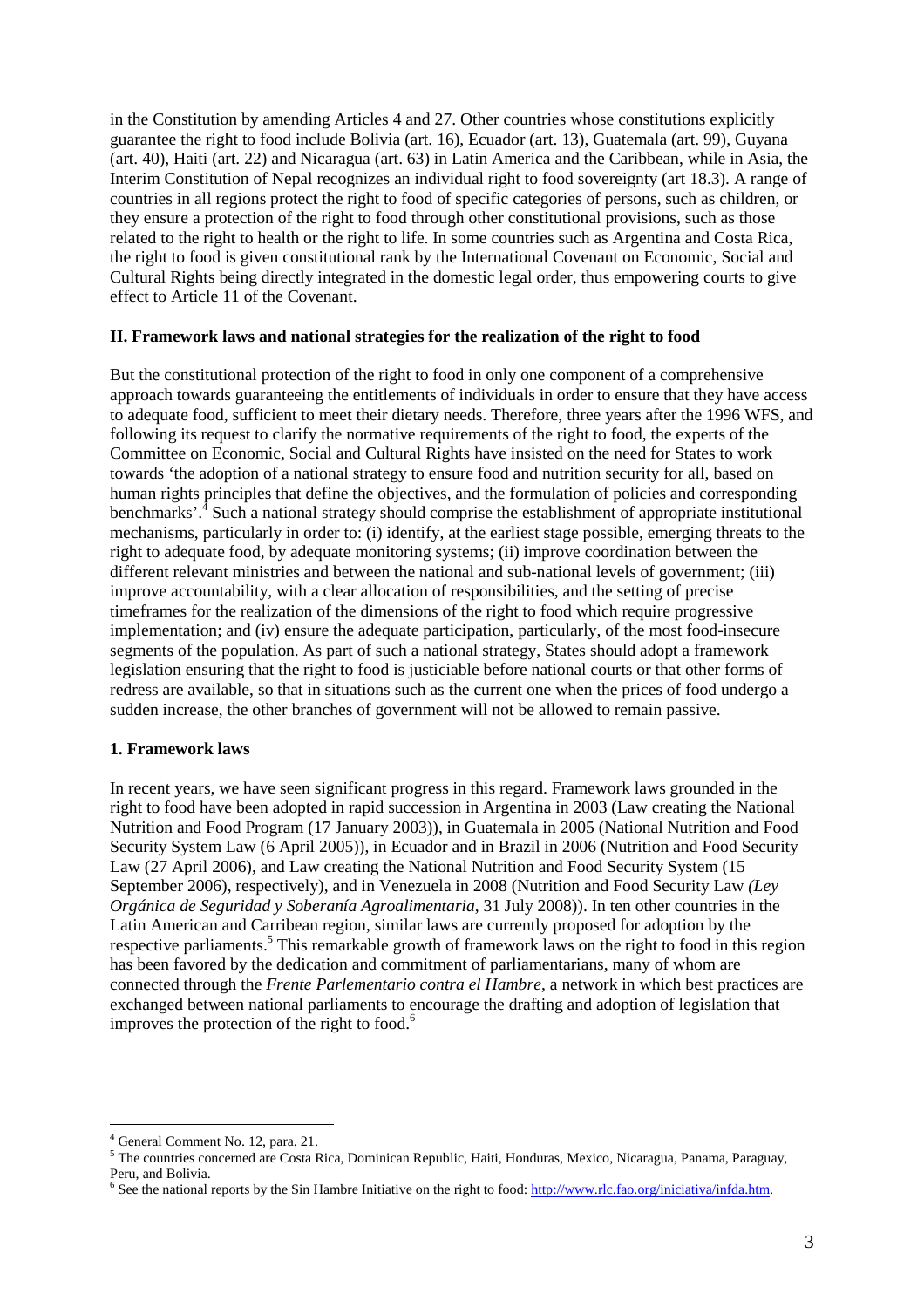These laws may set targets for the government to achieve, allocating responsibilities for taking action across different branches of government and coordinating their action.<sup>7</sup> They typically allow for a permanent dialogue beetween government and civil society organisations, by establishing national food security councils, often linked to the highest level of government and whose members are ministers or their delegates and civil society representatives.<sup>8</sup> The mechanisms through which participation of civil society is ensured vary across States. In Honduras for instance, civil society participates in local entities overseeing the Poverty Reduction (*Estrategia para la Reducción de la Pobreza*, *ERP)* and is involved in the elaboration of the draft food and nutrition security law. In Brazil, two thirds of the members of the National Council on Food and Nutrition Security (CONSEA) represent civil society organizations. In Peru, civil society is represented in the Inter-Ministerial Commission for Social Affairs (*Comisión Interministerial de Asuntos Sociales, CIAS*). In Venezuela, civil society can participate through the agrarian assemblies (*Asambleas Agrarias*) and Community Councils (*Consejos Comunales*). Civil society participate in the National Council for Food and Nutrition Security (*Consejo Nacional de Seguridad Alimentaria y Nutricional, CONASAN*) in Nicaragua, and in the National Council for Food and Nutrition Security (*Consejo Nacional de Seguridad Alimentaria y Nutricional*) and the Council for Urban Rural Development (*Consejos de Desarrollo Urbano Rural*) in Guatemala.

The status of these food security councils also may differ from jurisdiction to jurisdiction. In the Brazilian case, CONSEA has a consultative nature, addressing recommendations to the Inter-Ministry Chamber of Food and Nutrition Security, the cross-department taskforce in charge of implementing the national food security strategy.<sup>9</sup> But in other countries such as Guatemala and Ecuador the body can make binding decisions. Some of these councils allow for the participation of the private sector. They may then favor a chain-wide learning process about the food system, from the farmer to the consumer, allowing the government to identify blockages and to improve the sustainability of the system as a whole. During my mission to South Africa earlier this year, I was encouraged by the intention expressed by the South African Human Rights Commission to deepen the work launched through the Southern African Food Security Change Lab, linking the various actors of the chain in the search of innovative solutions that can improve the sustainability of the food chains. A new framework law on the right to food in South Africa could institutionalize this dialogue, and improve its linkage to policy-making. The South African Human Rights Commission already contributes major reports on issues such as access to land and the situation of agricultural workers; by facilitating a dialogue about the inclusiveness and sustainability of the food system, it would be making another major contribution to the implementation of the right to food in South Africa.

#### **2. National strategies for the realization of the right to food**

 $\overline{a}$ 

In a number of regions, States are designing national strategies for the realization of the right to food. These strategies are usually developed through a dialogue with civil society, including but not limited to farmers' organisations, and they set targets to be achieved within specific timeframes based on a shared diagnosis of which priority actions should be taken.

On this front, progress in Latin America has been particularly remarkable. Several national strategies and action plans have been developed in the region in recent years, including the *Plan Nacional de Seguridad Alimentaria 2009*‐*2015* of Paraguay, the *Política Nacional de Seguridad Alimentaria y Nutricional* of Nicaragua, the *Política de Seguridad Alimentaria y Nutricional 2005*‐*2015* of

<sup>&</sup>lt;sup>7</sup> Coordination may be improved by other means than by the adoption of a framework law. In Panama for instance, a coordination body was established by Executive Decree of 18 October 2004, creating the National Secretariat for the Coordination of the National Plan on Food Security (*Secretaría Nacional de Coordinación y Seguimiento del Plan Alimentario Nacional*) (SENAPAN). 8 While not fully ensured yet, the participation of civil society organizations is being considered with coordinating bodies of

Bolivia (*Consejo Nacional de la Alimentación y Nutrición*), Argentina (*la Comisión Nacional de Nutrición y Alimentación*), and Colombia (*Comité Nacional de Prevención y Control de Micronutrientes, CODEMI*).

<sup>&</sup>lt;sup>9</sup> See Report of the Special Rapporteur on the right to food, Olivier De Schutter, to the Human Rights Council, Addendum: Mission to Brazil (12-18 October 2009), A/HRC/13/33/Add.6, at para. 14.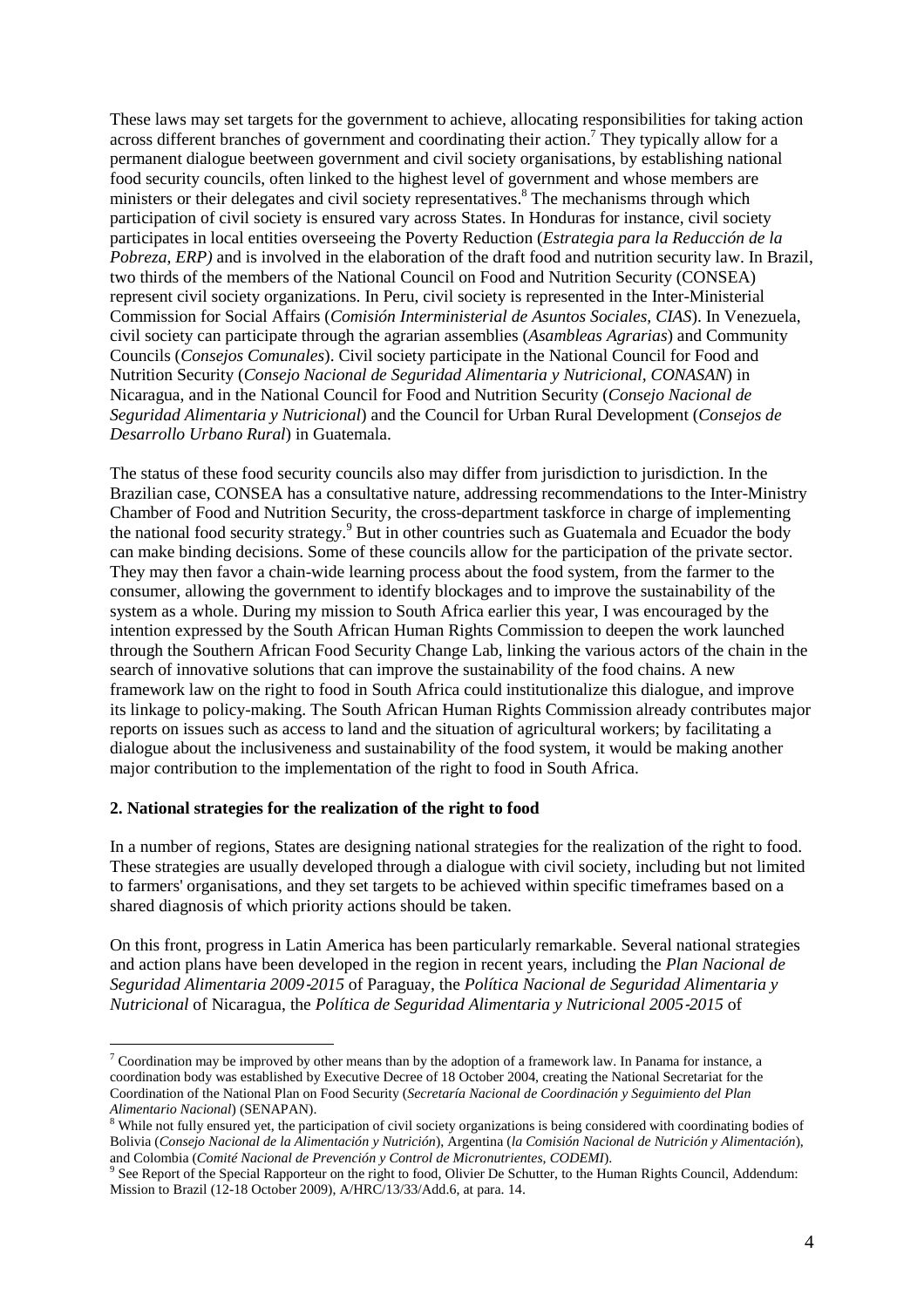Honduras, the *Política Nacional de Seguridad Alimentaria y Nutricional 2008* in Colombia, the *Programa para la Erradicación de la Desnutrición Crónica 2007*‐*2012* in Guatemala, and the *Política Nacional de Seguridad Alimentaria y Nutricional* in El Salvador. Brazil just adopted a rights-based Food and nutritional Security Plan, involving seventeen ministries within the Interministerial Food and Nutritional Security chamber for the 2012-2015 period. A series of national social programmes also explicitly aim at combating hunger and food and nutrition insecurity, such as the "Fome Zero" in Brazil, the programme "Vivir mejor" in Mexico, the programme "Bogotá sin Hambre" in Colombia, the programme "Desnutrición Cero" in Bolivia, or the national plan "Hambre más urgente" in Argentina.

But advances have been spectacular also in Africa. Just two months ago, on 18 August 2011, the Kenyan Cabinet, meeting under the Chairmanship of President Mwai Kibaki, approved a National Food Security and Nutrition Policy that has been developed through a dialogue with civil society since 2007. Targets are set in the four areas covered by the new strategy: (1) food availability and access; (2) improved nutrition and basic health; (3) stability of food and access through enough relief and safety nets; and (4) improved food and nutrition information. Progress in moving towards these targets should be monitored with an active role for civil society. Togo passed the *Programme National d'Investissement Agricole et de Sécurité Alimentaire* (PNIASA) 2008-2015, which promotes rights to food and to be free from hunger. In December 2008, Togo also adopted the *Programme National de Sécurité Alimentaire* (PNSA), making the the right to food a central pillar in the government's strategy for achieving food security.

Already in 2002, South Africa adopted the Integrated Food Security Strategy (2002). A Zero Hunger Strategy was further adopted in 2009, and the Government has also defined 12 Outcomes that address the priority areas for the implementation of their Medium Term Strategic Framework 2009–2014. Among these Outcomes is Outcome 7, defined as "vibrant, equitable and sustainable rural communities and food security for all." The Outcome 7 Delivery Agreement frames food security policy by addressing food availability, accessibility, utilization and affordability. It sets out the key work to be completed before 2014 as well as long-term targets for improving food security by identifying the specific activities particular departments must undertake to reach the outlined goals. Although the Outcomes are not legally binding, the Government has committed to ensuring the achievement of the Outcomes through the establishment of the Department for Performance Monitoring and Evaluation (DPME) within the Presidency.

However, national strategies are worth nothing if they are not solidly grounded in the human right to adequate food. This means that the setting of targets and the identification of the concrete measures to be adopted should be the result of meaningful public participation; that the authorities responsible for implementation should be held accountable for results; that the indicators allowing the measure progress should be based on the normative components of the right to food, including nondiscrimination. Most importantly, to ensure accountability, independent monitoring is required of the policy documents adopted by the Government, a task which could be entrusted to national human rights institutions, to public prosecutors, or to ombudspersons. Additionally, ring fencing of resources is required to ensure sustainable funding of these plans. Until these different conditions are met, the various strategies adopted by the Government may remain ineffective, since there will be no sanction associated with a failure to deliver.

#### **III. The role of monitoring mechanisms -- judicial and non-judicial**

The recognition of the right to food in domestic legal orders is not only of symbolic value. They may allow constitutional courts to strike down laws that lead to violations of the right to food, as in Colombia and Guatemala, or to sanction such violations that may result from administrative practice, as we have seen in India in the famous *People's Union for Civil Liberties v. Union of India and Others* case launched in 2001.<sup>10</sup> The newly adopted provision of the Kenyan Constitution was already

 $\overline{a}$ 

<sup>&</sup>lt;sup>10</sup> Writ petition (Civil) No. 196 of 2001 (Supreme Court of India).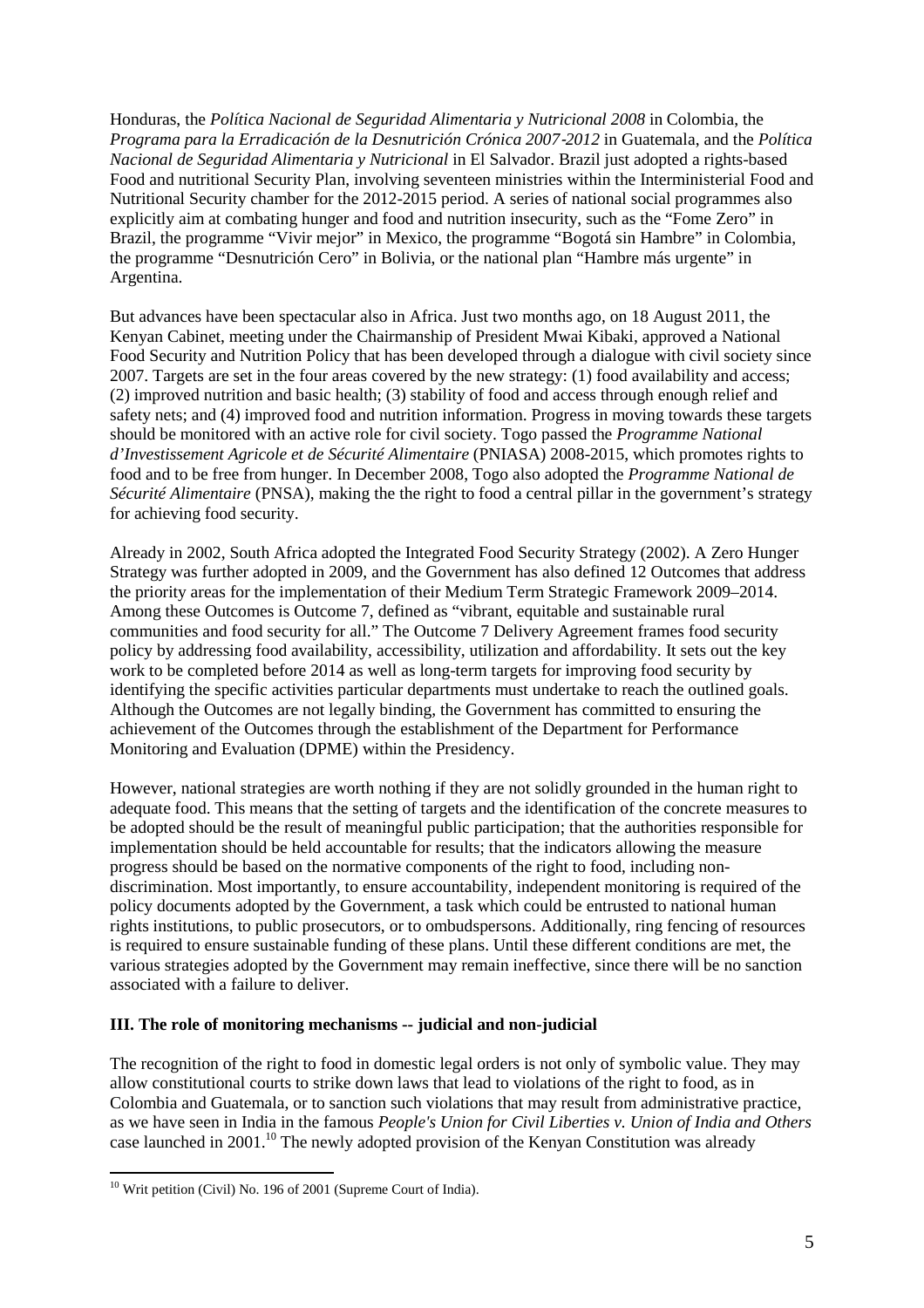invoked by the Consumer Federation of Kenya in a suit it brought against the Kenyan government on 30 May 2011 for not adopting the measures that would allow the population to cope with the high prices of basic commodities, including unga [maize flour], the staple diet of Kenyans.

The constitutional protection of the right to food also may ensure that domestic laws and regulations are interpreted in accordance with the requirements of the right to food. In addition, many countries have established independent national human rights institutions, which monitor the compliance of the State with its obligations in the area of human rights, and which in some cases can receive complaints from aggrieved individuals. For example, the Human Rights Procurator's Office in Guatemala had issued a series of reports which monitor the implementation of the National Policy on Food and Nutrition Security, and a series of thematic report on the status of realization of the right to food have been prepared by the Human Rights Procurator's Office in El Salvador ; in Brazil, the Public Ministry is composed of independent public prosecutors that can hold public authorities accountable in the implementation of programmes related to food and nutrition ; in Argentina, it is following an action by the National Ombudsman that the Supreme Court decided, in September 2007, that the national State and the Government of Chaco Province should provide food and drinking water to the province's indigenous Toba communities. These are all means of ensuring that governments take measures guided by the need to support the most vulnerable, that they abstain from action that has a detrimental impact on the enjoyment of the right to food, and that they move at a reasonable speed towards the full eradication of hunger and malnutrition.

### **IV. An international enabling environment**

The Committee on Economic, Social and Cultural Rights underlined that the full realization of the right to food is 'inseparable from social justice, requiring the adoption of appropriate economic, environmental and social policies, *at both the national and international levels*, oriented to the eradication of poverty and the fulfillment of all human rights for all'.<sup>11</sup> It is fitting therefore that at our 35th session held in October 2009, when the Committee on World Food Security endorsed the reform of our body, we pledged to 'strive for a world free from hunger where countries implement the voluntary guidelines for the progressive realization of the right to adequate food in the context of national food security'. The right to food can serve as a compass to guide how we shape the international environment in order to supports efforts pursued at the national level.

#### **1. The role of donors in supporting the realization of the right to food**

I am encouraged to see that, increasingly, donors understand their role in supporting the realization of the right to food in partner countries. The latest development in this regard is the adoption by the European Parliament, on 27 September 2011, of a resolution detailing an EU policy framework to assist developing countries in addressing food security challenges.<sup>12</sup> The resolution is largely based on the FAO *Voluntary Guidelines to Support Progressive Realization of the Right to Adequate Food in the Context of National Food Security*, and it recognizes the need to move towards "A Human-Rights-Based Approach to Sustainable Agriculture." The resolution also lists a series of measures based on the right to adequate food that could reduce price volatility and what it calls "uncontrolled land acquisition" ; and it insists on the need for the EU to ensure that all its policies converge towards the objective of realizing the Millennium Development Goals, consistent with its commitment towards "Policy Coherence for Development".

Explicitly grounding the reform of development co-operation policies in a human rights framework, in accordance with the definition of the right to development endorsed by the UN General Assembly,<sup>13</sup> presents a number of advantages. By endorsing such a framework and seeking to define their policies in accordance with what such a framework prescribes, donor governments and international agencies

 $\overline{a}$ <sup>11</sup> General Comment No. 12: The right to adequate food, UN doc. E/C.12.1999/5, para. 6 (12 May 1999) (emphasis added). <sup>12</sup> For the full text of the resolution, see http://www.europarl.europa.eu/sides/getDoc.do?pubRef=-//EP//TEXT+TA+P7-TA-2011-0410+0+DOC+XML+V0//EN&language=EN.

<sup>2011-0410407-1200 (</sup>AML) + 0626 (Compense 2011)<br><sup>13</sup> G.A. Res. A/RES/41/128, 4 December 1986, annex 41 UN GAOR Suppl. (No. 53) 186, UN Doc. A/RES/41/53 (1986).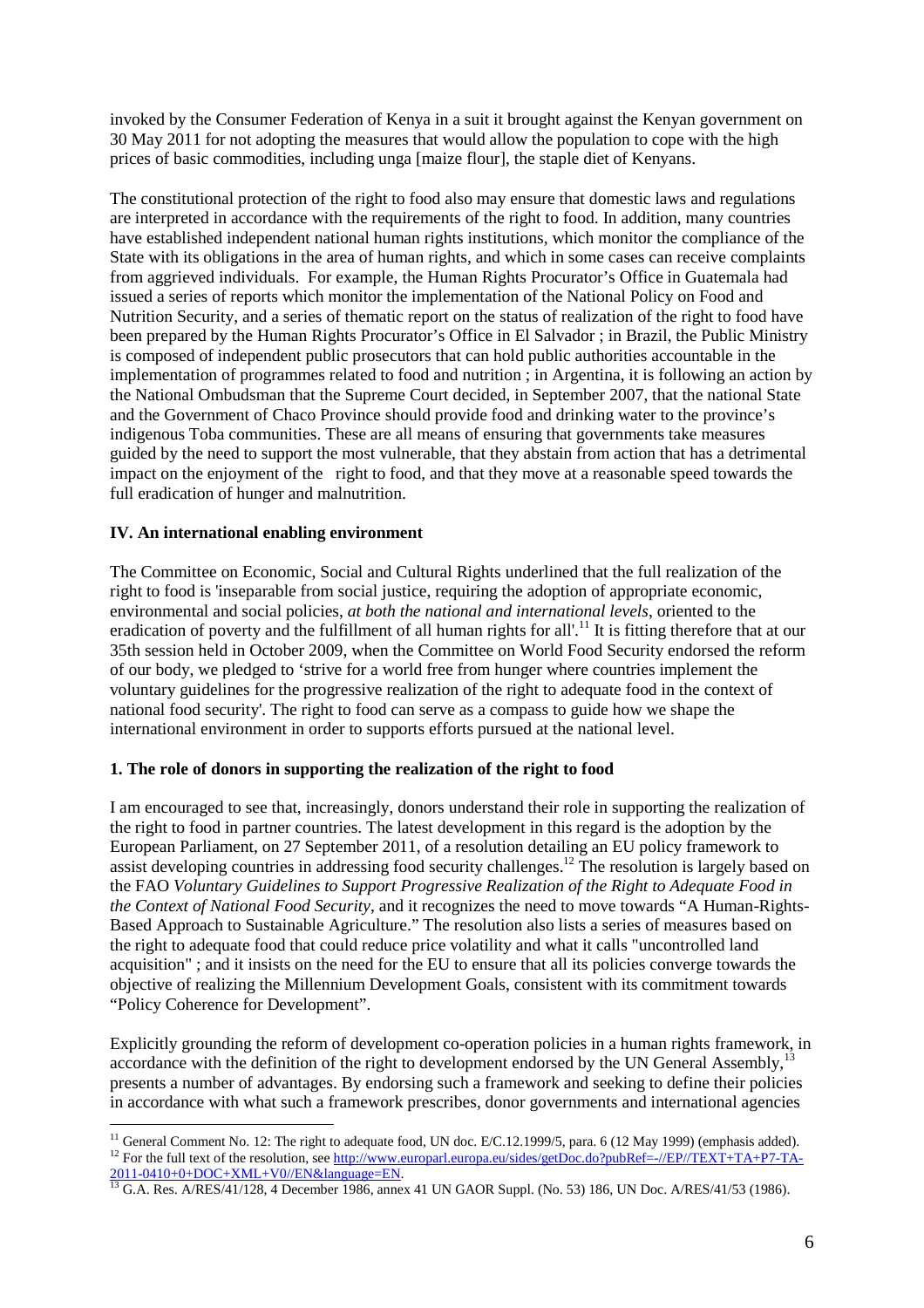and their partners are provided a reference point, based on their existing international obligations, for coordination efforts. This facilitates the search for a consensus between them. It also gives concrete meaning to policy guidelines which are already agreed to, such as those which emphasize national ownership, management for results, and accountability of both donors and partners for development results. A human rights framework also requires the participation, as a matter of right, in the design and implementation of development policies, of the ultimate beneficiaries of development. Such participation in turn is facilitated by the invocation of internationally agreed human rights as benchmarks, by which the effectiveness of development efforts could be judged. A reference to the realization of human rights as the ultimate aim of development strategies thus not only provides us with an objective evaluation tool of these strategies; it also improves the effectiveness of these strategies, by obliging donors and partners alike to pay greater attention to the impacts of their policy choices, both intended and unintended, direct and indirect, particularly on the most vulnerable sectors of society.

The transformative potential of a human rights framework on development co-operation is considerable. At its core, the introduction of this framework leads to a shift from a bilateral relationship between donors and partner States, to a triangular relationship actively involving the ultimate beneficiaries and their representatives (national parliaments and civil society organisations) in the design and implementation of development policies. This represents a gain in effectiveness (since these policies will be more evidence-based), but also in legitimacy (since they will be grounded on human rights as universally recognized values), and in accountability (since we move from the realm of charity and discretion in relations between donors and recipients to relations defined as those between duty-bearers and rights-holders). While the recent efforts in reforming aid with a view to improving its effectiveness are moving in the same direction, explicit reliance on a human rights could strengthen those efforts and help guide them. This would be consistent with one of the commitments of the States adhering to the 2005 Paris Declaration on Aid Effectiveness, which is to enhance partner countries' accountability to their citizens and parliaments for their development policies, strategies and performance (para. 3, iii, and para. 14). It is also consistent with the reference that the Accra Summit on Aid Effectiveness of 2-4 September 2008 makes this this objective (para. 13, a, of the Accra Agenda for Action).

## **2. The role of the Committee on World Food Security**

The CFS has an essential role in shaping the international environment in order to make it more supportive of the country-level efforts towards achieving food security. When the CFS was reformed in November 2009, it was agreed that in phase II of its work, it would "promote accountability and share best practices at all levels."<sup>14</sup> The governments noted in this regard that "the CFS should help countries and regions, as appropriate, address the questions of whether objectives are being achieved and how food insecurity and malnutrition can be reduced more quickly and effectively. This will entail developing an innovative mechanism, including the definition of common indicators, to monitor progress towards these agreed upon objectives and actions taking into account lessons learned from previous CFS and other monitoring attempts."

This means for instance that, as proposed in the decision box on the policy roundtable concerning food price volatility, the CFS Secretariat should prepare a general report on the state of implementation of recommendations and action points agreed upon, for presentation to the CFS. But it means more : I propose a standing rule that the recommendations adopted upon should be associated with indicators allowing the CFS, at its annual sessions, to be provided with a mapping of the global and regional initiatives that aim to translate such recommendations into action at country, regional and global levels. This would allow us to strengthen the unique position of the CFS in promoting learning through the exchange of best practices. It would establish the relevancy of the CFS and distinguish it clearly from its predecessor, which did not succeed in its task of following upon the commitments

 $\overline{a}$ <sup>14</sup> CFS:2009/2, Rev. 1, para. 6.